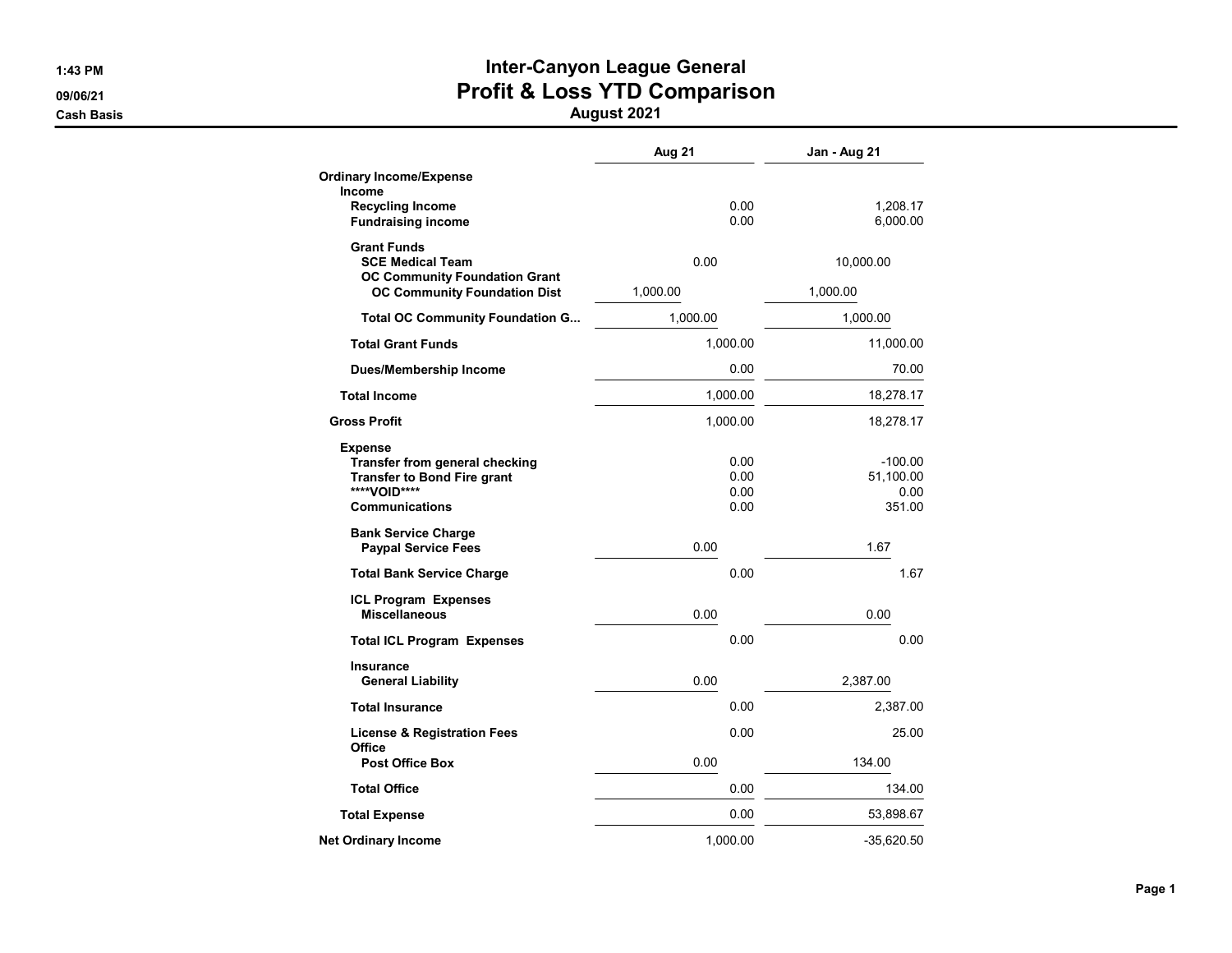## 1:43 PM **Inter-Canyon League General** 09/06/21 **Profit & Loss YTD Comparison**

|                                                                       | Aug 21   | Jan - Aug 21 |
|-----------------------------------------------------------------------|----------|--------------|
| <b>Other Income/Expense</b><br><b>Other Income</b><br><b>Interest</b> | 0.00     | 4.98         |
| <b>Total Other Income</b>                                             | 0.00     | 4.98         |
| <b>Net Other Income</b>                                               | 0.00     | 4.98         |
| Net Income                                                            | 1,000.00 | $-35,615.52$ |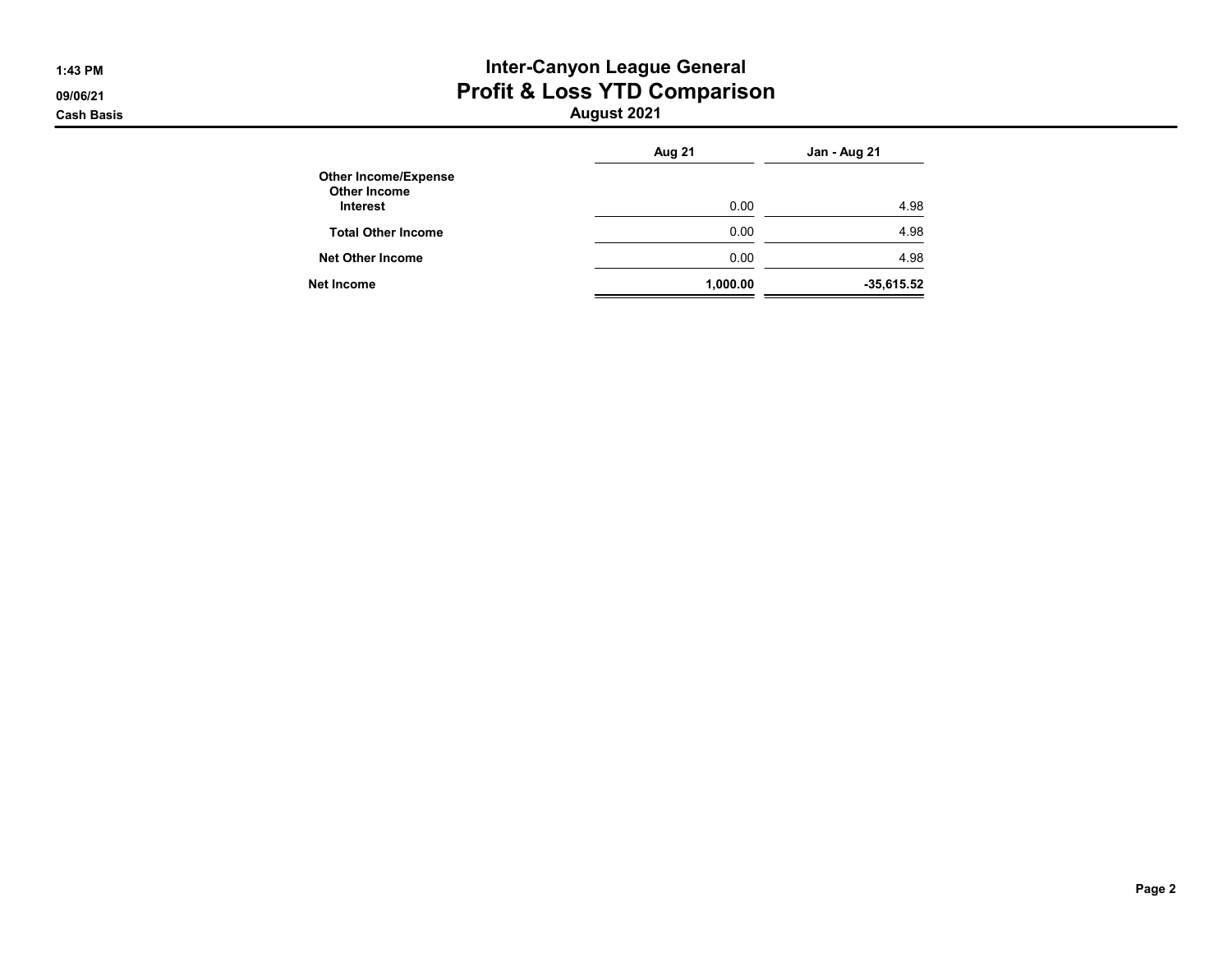## 1:44 PM **Inter-Canyon League General** 09/06/21 **Balance Sheet** External<br>Cash Basis **As of August 31, 2021**

|                                                                | Aug 31, 21            |
|----------------------------------------------------------------|-----------------------|
| <b>ASSETS</b>                                                  |                       |
| <b>Current Assets</b>                                          |                       |
| <b>Checking/Savings</b><br><b>Bond Fire Grant</b>              | 104.98                |
| <b>Pioneer Acct SV - Resricted</b>                             | 285.78                |
| <b>BofA Checking</b>                                           |                       |
| <b>SCE Grant Medical Team</b>                                  | 10,000.00             |
| <b>Bank Reserve History Commit</b><br><b>B</b> of A Restricted | 4,048.27<br>12.450.21 |
| <b>BofA Checking - Other</b>                                   | 14,194.49             |
| <b>Total BofA Checking</b>                                     | 40,692.97             |
| <b>Total Checking/Savings</b>                                  | 41,083.73             |
| <b>Total Current Assets</b>                                    | 41,083.73             |
| <b>Fixed Assets</b><br><b>Equipment</b>                        |                       |
| <b>Accumulated Depreciation</b>                                | $-12,117.54$          |
| <b>Comm on C&amp;F Purchases</b>                               | 8,088.53              |
| <b>OC Comm Foundation Purchases</b>                            | 4,029.01              |
| <b>Total Equipment</b>                                         | 0.00                  |
| <b>Total Fixed Assets</b>                                      | 0.00                  |
| <b>Other Assets</b><br>Due from Santiago Fire Relief           | 717.06                |
| <b>Total Other Assets</b>                                      | 717.06                |
| TOTAL ASSETS                                                   | 41,800.79             |
| <b>LIABILITIES &amp; EQUITY</b><br><b>Equity</b>               |                       |
| <b>Opening Bal Equity</b>                                      | 179.73                |
| <b>Unrestricted Net Assets</b>                                 | 77,236.58             |
| <b>Net Income</b>                                              | $-35,615.52$          |
| <b>Total Equity</b>                                            | 41,800.79             |
| <b>TOTAL LIABILITIES &amp; EQUITY</b>                          | 41,800.79             |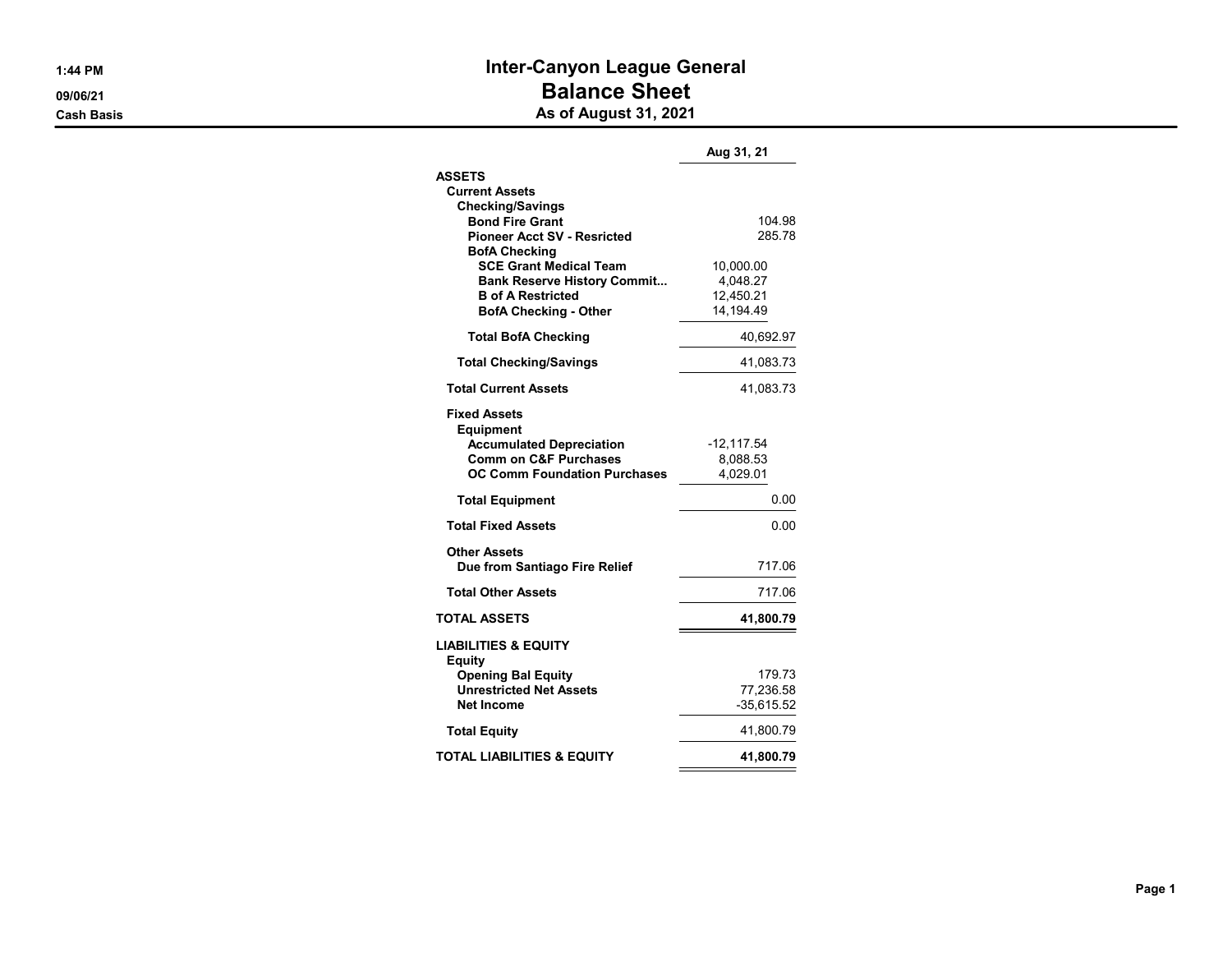# 1:48 PM Canyon Watch 09/06/21 **Profit & Loss YTD Comparison**

|                                                                       | Aug 21 | Jan - Aug 21 |
|-----------------------------------------------------------------------|--------|--------------|
| <b>Income</b><br><b>Canyon Watch</b><br><b>Contributions Received</b> | 0.00   | 4,055.00     |
| <b>Total Canyon Watch</b>                                             | 0.00   | 4,055.00     |
| <b>Total Income</b>                                                   | 0.00   | 4,055.00     |
| <b>Expense</b><br>Paypal<br><b>Canyon Watch Expenses</b>              | 0.00   | 28 16        |
| <b>Repeater equipment</b>                                             | 0.00   | 6.709.18     |
| <b>Total Canyon Watch Expen</b>                                       | 0.00   | 6.709.18     |
| <b>Total Expense</b>                                                  | 0.00   | 6,737.34     |
| Net Income                                                            | 0.00   | $-2.682.34$  |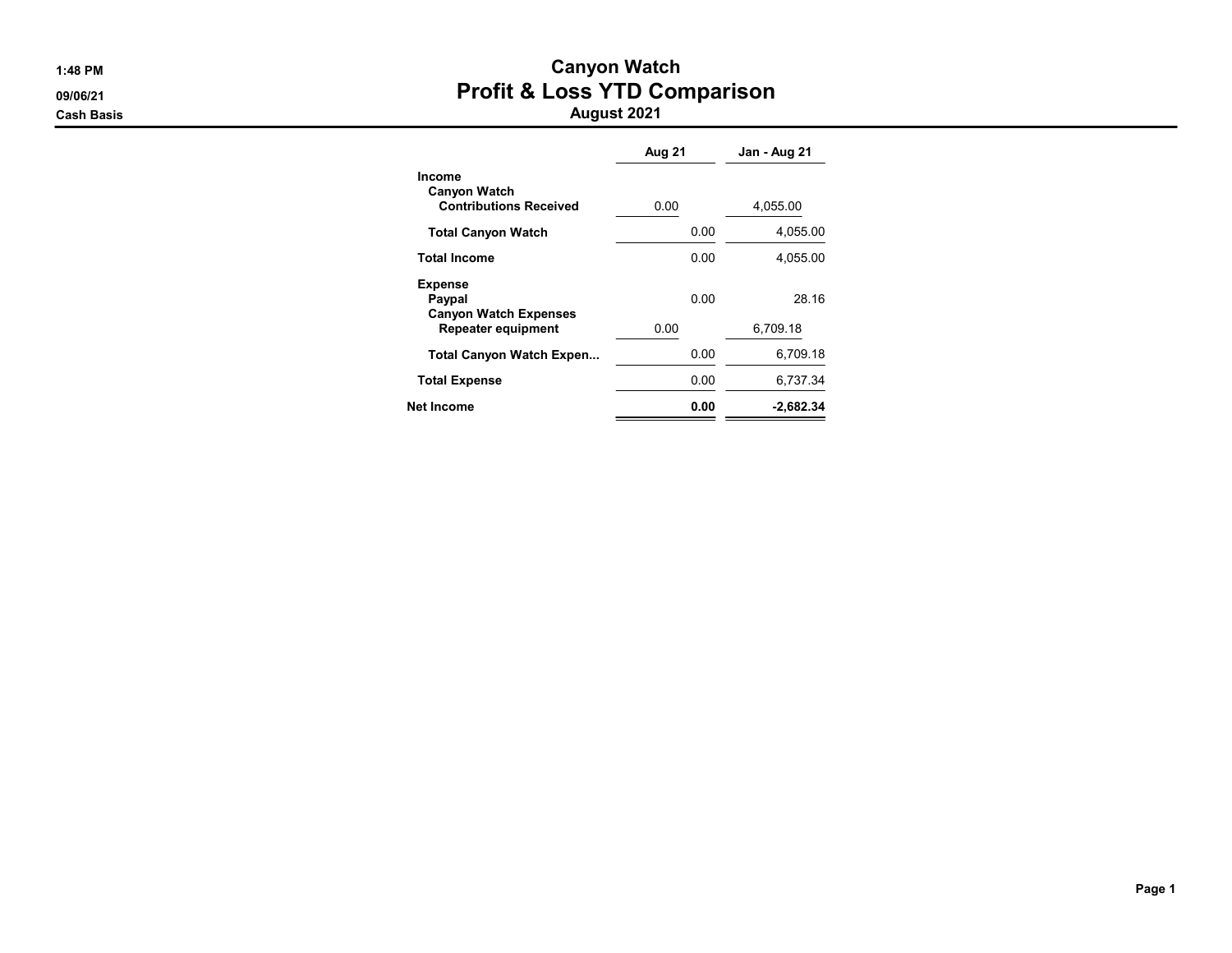| l:48 PM |  |
|---------|--|
|         |  |

# **Canyon Watch DESCRIPTION**<br>
09/06/21 Balance Sheet

**Cash Basis** Cash Basis **As of August 31, 2021** 

|                                                                                             | Aug 31, 21              |
|---------------------------------------------------------------------------------------------|-------------------------|
| <b>ASSETS</b><br><b>Current Assets</b><br><b>Checking/Savings</b><br><b>BofA</b> - Checking | 3,881.67                |
| <b>Total Checking/Savings</b>                                                               | 3,881.67                |
| <b>Total Current Assets</b>                                                                 | 3,881.67                |
| <b>TOTAL ASSETS</b>                                                                         | 3,881.67                |
| <b>LIABILITIES &amp; EQUITY</b><br>Equity<br><b>Unrestricted Net Assets</b><br>Net Income   | 6,564.01<br>$-2.682.34$ |
| <b>Total Equity</b>                                                                         | 3,881.67                |
| TOTAL LIABILITIES & EQUITY                                                                  | 3.881.67                |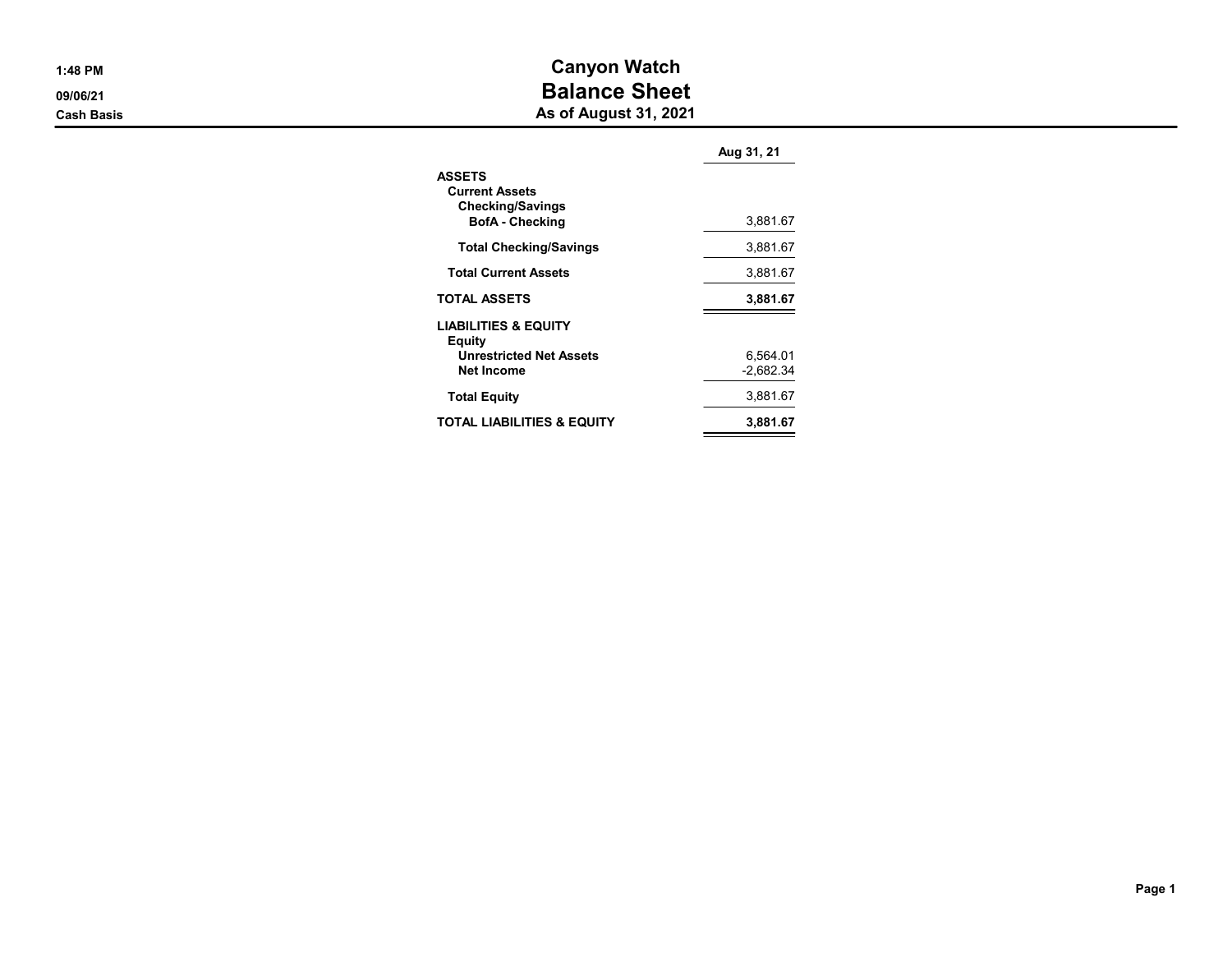# 3:23 PM **Friends of Silverado Library** 09/06/21 **Profit & Loss YTD Comparison**

|                                                                                                             | Aug 21       | Jan - Aug 21     |
|-------------------------------------------------------------------------------------------------------------|--------------|------------------|
| <b>Ordinary Income/Expense</b><br>Income                                                                    |              |                  |
| <b>Donation</b>                                                                                             | 0.00         | 200.00           |
| <b>Fundraising Income</b><br><b>Swap Meet</b>                                                               | 0.00         | 3,564.00         |
| <b>Total Fundraising Income</b>                                                                             | 0.00         | 3,564.00         |
| <b>Total Income</b>                                                                                         | 0.00         | 3,764.00         |
| <b>Expense</b><br><b>Activities Costs</b><br><b>Summer Reading Progr</b><br><b>Activities Costs - Other</b> | 0.00<br>0.00 | 360.91<br>806.95 |
| <b>Total Activities Costs</b>                                                                               | 0.00         | 1,167.86         |
| <b>Total Expense</b>                                                                                        | 0.00         | 1,167.86         |
| <b>Net Ordinary Income</b>                                                                                  | 0.00         | 2,596.14         |
| <b>Other Income/Expense</b><br>Other Income                                                                 |              |                  |
| <b>Interest Income</b>                                                                                      | 0.11         | 0.82             |
| <b>Total Other Income</b>                                                                                   | 0.11         | 0.82             |
| <b>Net Other Income</b>                                                                                     | 0.11         | 0.82             |
| Net Income                                                                                                  | 0.11         | 2,596.96         |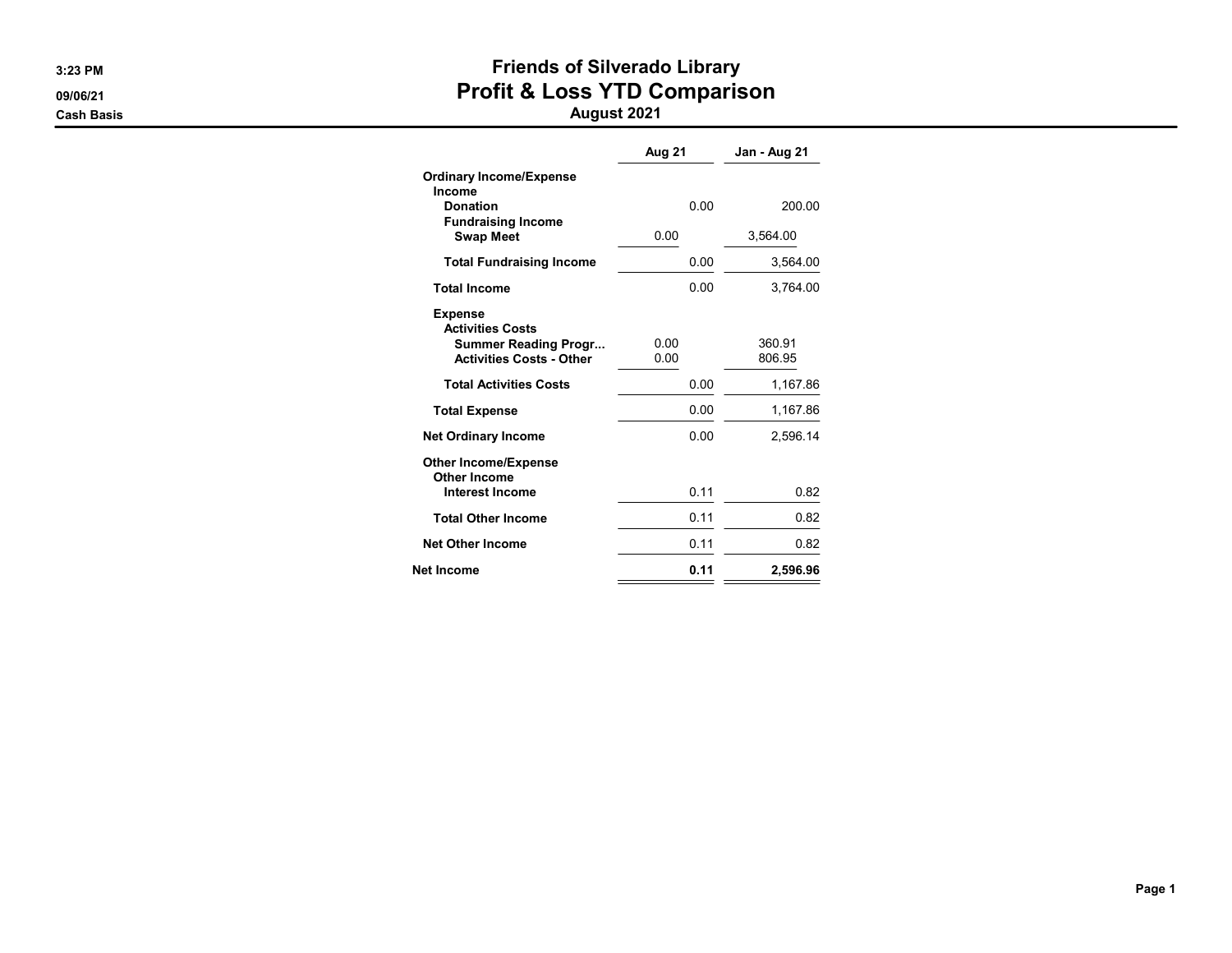### 3:25 PM **Friends of Silverado Library** 09/06/21 **Balance Sheet** External<br>Cash Basis **As of August 31, 2021**

|                                                                                                                                             | Aug 31, 21                      |
|---------------------------------------------------------------------------------------------------------------------------------------------|---------------------------------|
| <b>ASSETS</b><br><b>Current Assets</b><br><b>Checking/Savings</b><br><b>Petty Cash</b><br><b>BofA</b> - Checking<br><b>BofA - Liquid CD</b> | 75.00<br>35,544.99<br>12,199.50 |
| <b>Total Checking/Savings</b>                                                                                                               | 47.819.49                       |
| <b>Accounts Receivable</b><br><b>Accounts Receivable</b>                                                                                    | $-700.00$                       |
| <b>Total Accounts Receivable</b>                                                                                                            | -700.00                         |
| <b>Total Current Assets</b>                                                                                                                 | 47,119.49                       |
| <b>Fixed Assets</b><br><b>Storage Trailer</b>                                                                                               | 1,000.00                        |
| <b>Total Fixed Assets</b>                                                                                                                   | 1.000.00                        |
| <b>TOTAL ASSETS</b>                                                                                                                         | 48,119.49                       |
| <b>LIABILITIES &amp; EQUITY</b><br>Equity<br><b>Unrestricted Net Assets</b><br><b>Net Income</b>                                            | 45,522.53<br>2,596.96           |
| <b>Total Equity</b>                                                                                                                         | 48,119.49                       |
| TOTAL LIABILITIES & EQUITY                                                                                                                  | 48.119.49                       |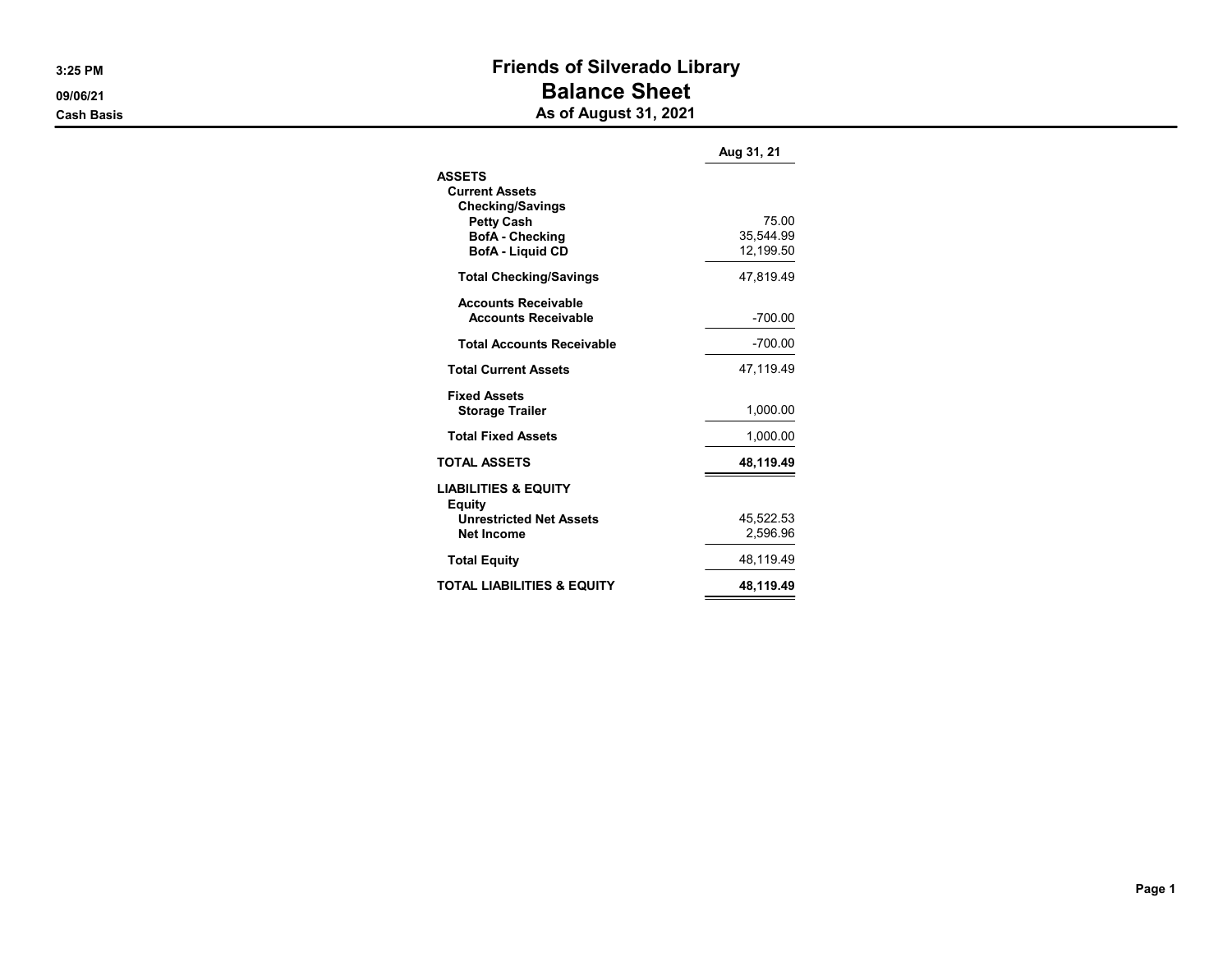# 3:28 PM Santiago Fire Relief Fund 09/06/21 **Profit & Loss YTD Comparison**

|                                                                                                   | Aug 21               | Jan - Aug 21                       |
|---------------------------------------------------------------------------------------------------|----------------------|------------------------------------|
| <b>Ordinary Income/Expense</b><br>Income<br><b>Direct Public Support</b>                          |                      |                                    |
| <b>Fundraising Event</b><br>Other                                                                 | 0.00<br>0.00         | 946.00<br>51,000.00                |
| <b>Total Direct Public Supp</b>                                                                   | 0.00                 | 51,946.00                          |
| <b>Total Income</b>                                                                               | 0.00                 | 51.946.00                          |
| <b>Expense</b><br><b>Bond Fire Grants</b><br><b>Mitigation</b><br><b>Transfer to Canyon Watch</b> | 0.00<br>0.00<br>0.00 | 103,000.00<br>6,916.75<br>2,000.00 |
| <b>Total Expense</b>                                                                              | 0.00                 | 111,916.75                         |
| <b>Net Ordinary Income</b>                                                                        | 0.00                 | -59,970.75                         |
| <b>Other Income/Expense</b><br>Other Income<br><b>Interest Income</b>                             | 0.00                 | 1.17                               |
| <b>Total Other Income</b>                                                                         | 0.00                 | 1.17                               |
| <b>Net Other Income</b>                                                                           | 0.00                 | 1.17                               |
| <b>Net Income</b>                                                                                 | 0.00                 | -59,969.58                         |